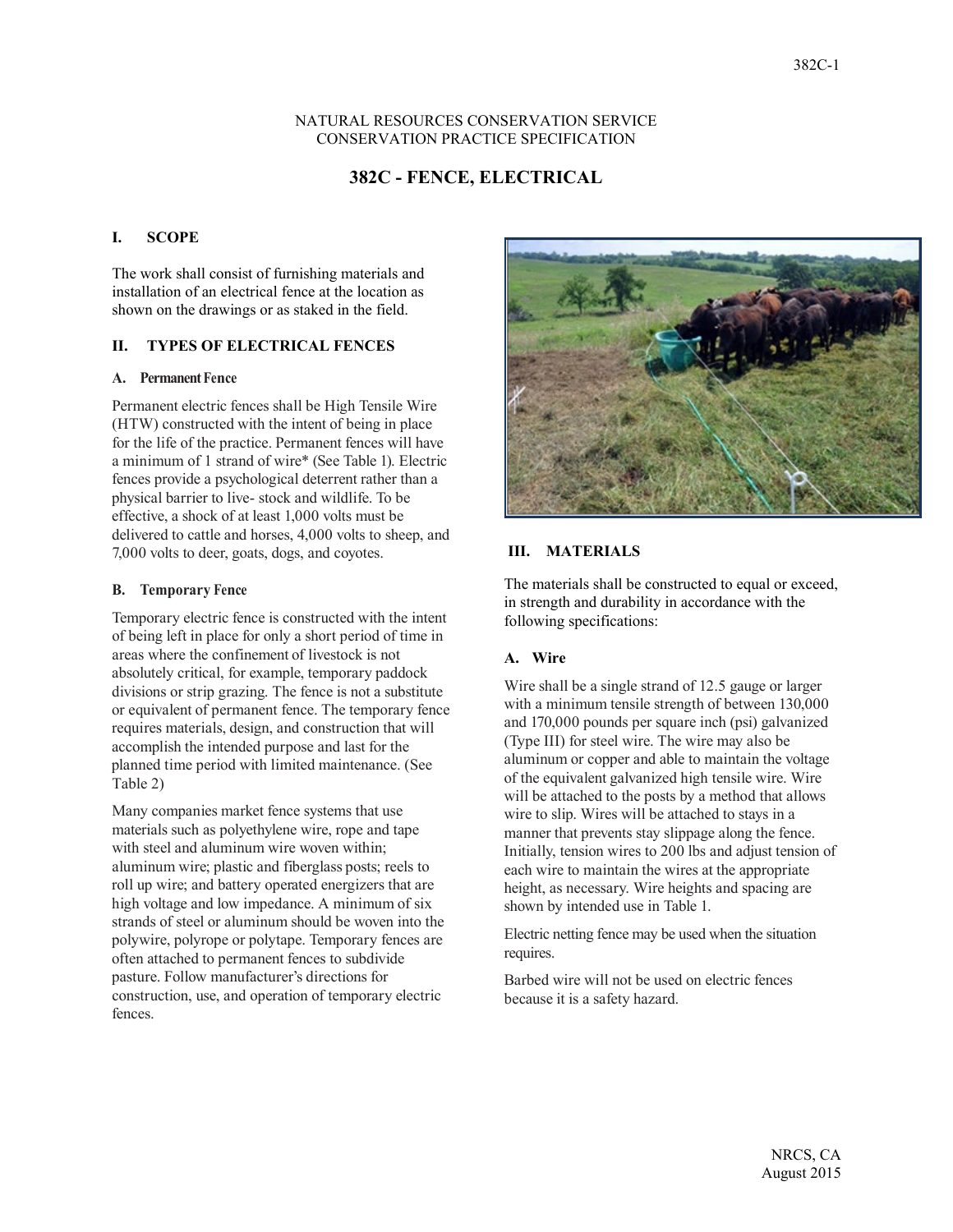# **B. Energizers**

Electronic energizers of power fence controllers shall be installed according to manufacturer's recommendations. The energizers shall be high power, low impedance with appropriate peak voltage output a pulse that is less than 300 Amps in intensity, finished within 0.0003 of a second and at a rate of  $35 - 65$ pulses per minute. Energizers shall be provided with high impact weather resistant cases. Circuitry shall be solid state. Service modules shall be snap-in for fast field repair. A safety fuse to prevent over pulsing shall be provided. The system shall be 110 volt, 220 volt, or battery powered. In most cases battery operated energizer have a solar charger and in any case should be able to function for 3 weeks without substituting another battery. The energizer shall be capable of producing one joule for each mile of wire in the planned fence when average energy loss is expected.

# **C. Grounding**

Proper grounding is a key to electric fencing success. The energizer ground wire should be connected to a galvanized pipe or rod ½ inch or larger in diameter. Bury 3 feet of ground rod for each joule of energy output. Ground rods should be buried where soil remains moist for best results. Ground rods should be driven into the ground at least 10 feet apart when multiple rods are necessary to provide the required length of ground rod. Normally, individual ground rods will be driven no more than 6 to 8 feet into the ground. Connect a continuous ground wire from the energizer to each ground rod with aluminum or galvanized steel clamp. If energizer terminals are not stainless steel or copper, do not use copper ground rods due to corrosion at the connection and subsequent loss of electrical continuity. Copper rods with copper wire may be used if energizer terminals are stainless steel or copper. Use copper clamps with copper wire and copper rods.

The ground wire(s) of the fence may be connected to the same ground as the energizer or to a separate ground with the same size and depth requirements. More ground rods may be needed for the system to function properly. Do not use the grounding system for other existing applications, such as power poles, breaker boxes and milk barns. At least 25 feet should separate the fence grounding system from any other grounding system.

Lightning can cause damage to the energizer. Most energizers are poorly protected from damage caused by lightning. External lightning arrestors and an induction loop (lightning choke) will be installed for added protection. Lightning arrestor grounding rods

Install an additional set of ground rods and attach to a lightning arrestor. The lightning arrestor ground must be better than the energizer ground for it to function properly, because lightning will seek the path of least resistance to ground. Use at least 1 more ground rod on the arrestor than was used on the energizer. Attach the lightning arrestor to the wires of the fence. Install a lightning choke in the fence line immediately between the lightning arrestor and the energizer.

For 120 or 240-volt energizers a voltage spike protector will be used to protect the energizer. Also, a ground rod should be installed at electric utility's transformer pole (primary ground) and another ground rod installed at the electrical circuit breaker box (secondary ground). Additionally, a surge protector should be installed between the energizer and power supply.

# **D. Insulation and Insulators**

Insulation used for positive charged wire(s) must be high- density polyethylene with ultra-violet stabilizer or high- density polypropylene with ultra-violet stabilizer.

Insulators for conductive material posts, end, corner and angle braces shall be high-density polyethylene with ultra- violet stabilizer, high-density propylene with ultra-violet stabilizer, or porcelain. All insulators shall be capable of withstanding 10,000 volts or more of current leakage. Red insulators attract hummingbirds and should not be used.

# **E. Corners, Braces, and End Assemblies**

Braces and end assemblies are required at all corners, gates, and angles in the fence line.

For multi-wire permanent electric HTW fences, corner, gate, end assemblies use one of the following:

- » Steel "T" post that are a minimum of 1.33 pounds per foot of length, with appropriate knee, deadman, angle or H-brace.
- » Wood posts with a minimum top diameter of 5.0 inches set two feet in the ground with appropriate knee, deadman, angle, or H-brace.
- » Wood, steel pipe, with a minimum top diameter of 5 inches (wood) or 2 ½ inches (steel), set to a depth equal to, or greater than, the height of the post above the ground without bracing.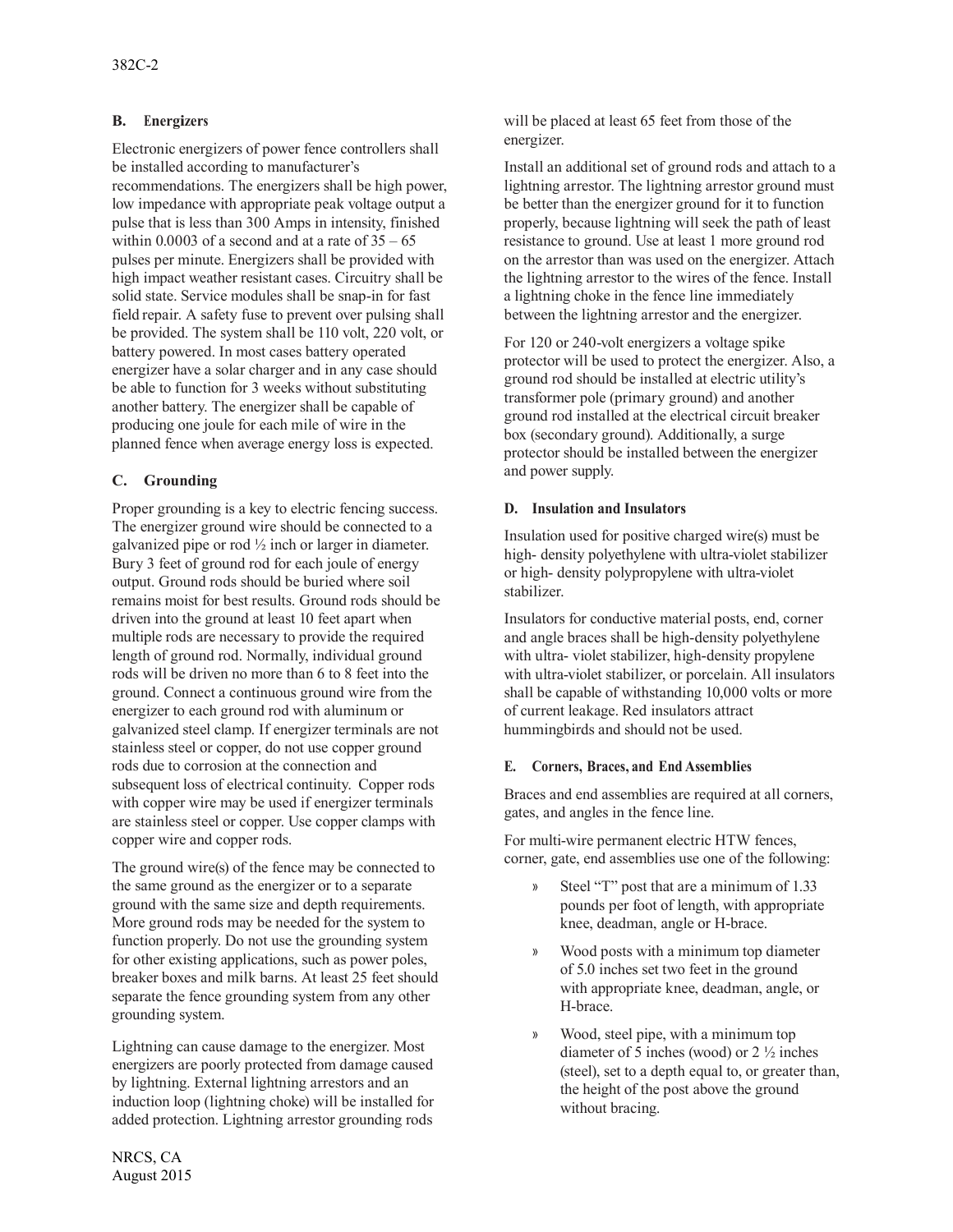- » Steel pipe with a minimum diameter of 2 ½ inches, set 2 feet in the ground with appropriate knee, angle, or H-brace, deadman or anchor plate.
- Steel pipe with a minimum diameter of  $2\frac{1}{2}$ inches and set in concrete to a depth of 2 feet.

For 3 or more wire power fences; corner, gate, end and brace assemblies will be either a floating angle brace or H-brace assembly. Brace assemblies will be 4 inch nominal wood, 4"x4" timber, or 2 ½ inch nominal steel pipe (capped), with appropriate appurtenances for corner and end bracing. Posts must be set a minimum of 2 feet in the ground.

All wood posts shall be at least 2 inches higher than the top wire of the fence. Posts of any other material shall be at least 1 inch higher than the top wire of the fence.

# **F. Line Posts and Stays**

Line post and stays will be any of:

- » Fiberglass, rigid plastic, composite insulated, or PVC solid round sucker rod of at least 5/8 inch diameter, or fiberglass "T" post and stays of at least 1 inch in cross-section (temporary fence only). Attach wire to the post with loose wire clips or run the wire through holes in the post. Attach the wire to stays with tight clips.
- » Wood posts at least 3 inches in diameter of, pressure treated pine, red cedar, juniper, redwood or any other wood of equal life and strength may be used. At least one half of the diameter of the red cedar and redwood post shall be heartwood. Insulators shall attach wire.
- Steel "U" or "T" posts that are a minimum of 1.25 pounds per foot length. Wire shall be attached with insulators. Attaching wires on alternating sides of posts will reduce the number of insulators knocked off if a wire is knocked off the fence.

Posts for one or two wire fences shall be long enough to be set at least 18 inches in the ground, except that in soils which are sandy loam or coarser in texture, the posts shall be set at least 24 inches into the ground. Posts for 3 or more wire fences shall be set at least 24 inches into the ground. Posts in dips shall be constructed so that they do not pull out of the soil. Posts 2 inch or smaller shall be anchored. Wood posts shall be set to a depth sufficient to resist pull out.

Wood posts shall be at least 2 inches higher than the top wire on the fence. All other posts shall be at least 2 inches higher than the top wire of the fence.

Spacing of the line posts and stays depends on the terrain and the number of wires. Maximum spacing is as follows:

- » One or two wire fences may have line posts spaced up to 100 feet apart with no stays. Line posts may be spaced 150 feet apart with stays every 50 feet between the posts.
- » For three and four wire fences, the line posts may be spaced up to 50 feet with no stays or every 150 feet with stays at spacing of not more than every 50 feet.
- » Fences with more than 4 wires shall have posts and stays spaced every 30 feet, with posts not further apart than every 90 feet.
- » In undulating terrain, space posts and stays as needed to maintain the fence height.

# **G. Stays**

Fiberglass stays of thermosetting reinforced composite consisting of marble fiberglass and highpolymer resins shall be used.

# **H. Gates**

Electrified gates may be constructed of a single straight wire, galvanized cable, or polytape with an insulated spring loaded handle or other method and material that provides the same voltage for the gate and meets the objectives of the livestock producer. The number of wires shall be determined by the objective of the fence. The gate shall be constructed so that it is non-electrified when the gate is open.

Overhead or underground double insulated wires will be used to carry electricity past the gate to the remainder of the fence.

Use insulated galvanized wire for crossing gates and areas where electrical shocks to livestock and humans are undesirable.

All underground wires must be insulated for a minimum of 15,000 volts. Insulated underground wire should be specifically designed for high voltage electric fence. The insulation shall be high-density polyethylene with ultra-violet stabilizer or highdensity polypropylene with ultra-violet stabilizer. Placing buried wire inside plastic pipe helps to decrease the likelihood of short circuiting.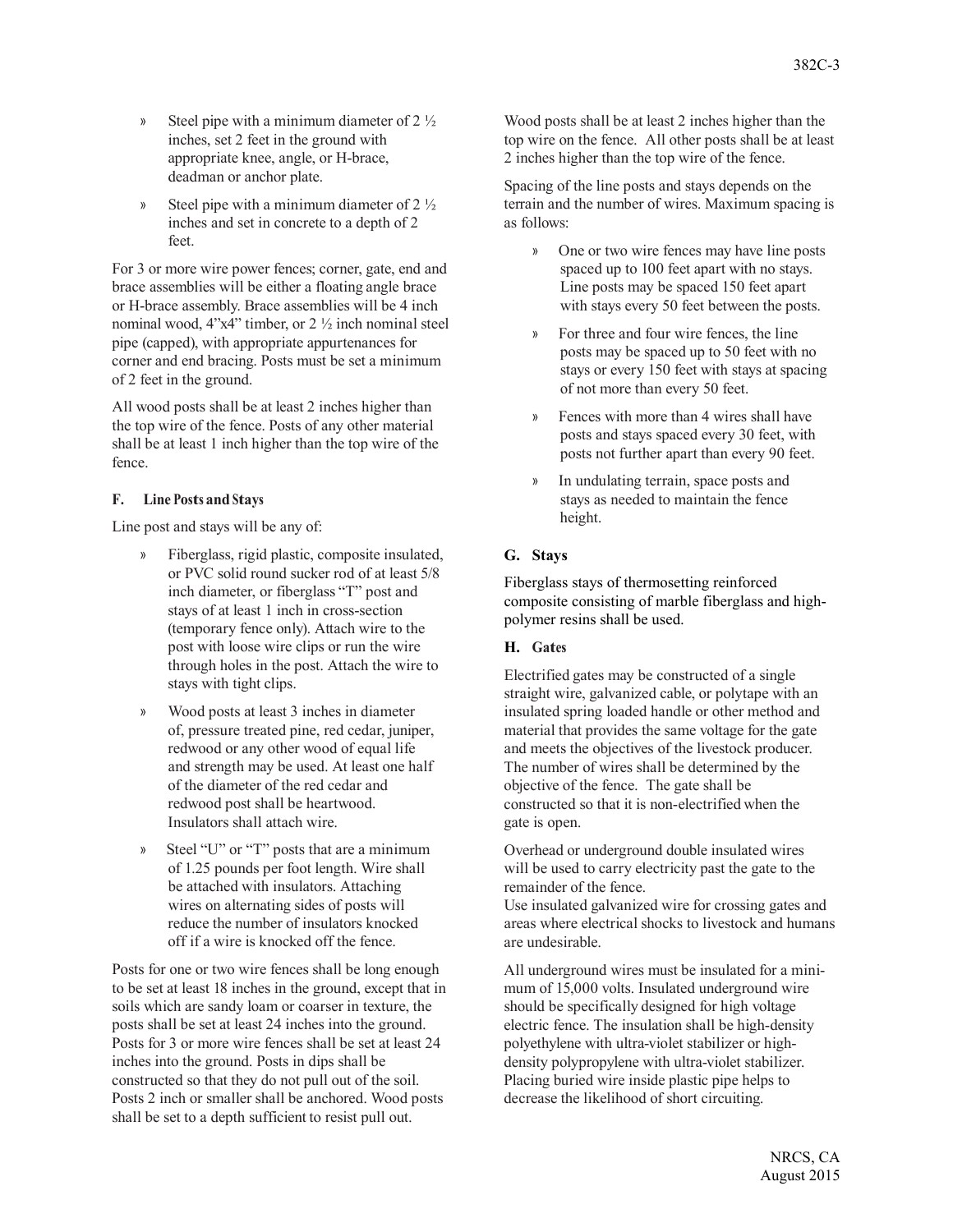Overhead transmission lines shall be at a height where the lines do not impede movement of livestock or equipment.

An electrified flood gate may be used in lieu of a nonelectrified gate. The electrified floodgate should be constructed by stretching an electrified wire across the drainage above the high water level. Attach droppers of 12 ½ gauge high tensile fence wire, galvanized cable or galvanized chains to the electrified wire at a spacing of 6 inches for sheep and 12 inches for cattle. The droppers shall be extended to approximately 6 inches above normal water level. Connect gate to electric fence with a double insulated cable through a cutoff switch and flood control gate controller. If flooding is expected to last for an extended period of time, switch the floodgate off.

Panel gates, if used, shall be equivalent in quality to the fencing criteria contained in the Fence: Barbed and Woven Wire job sheet and shall be fitted with at least two hinges and a latch or galvanized chain for fastening.

### **IV. OTHER CONSIDERATIONS**

### **Variations**

Approve alternative fencing systems include several variations of special or non-conventional fencing systems that are acceptable when installed according to manufacturer's recommendations. Pre-approved variations from the above materials and specifications must be approved by the State Range Conservationist prior to the installation of the practice.

Alternative fencing and bracing systems must meet NRCS expected life span of the practice



### **V. INSTALLATION**

The installation of the fence shall conform to the figures and to the drawings. All posts shall be placed to the required depth and shall be firmly embedded so that there is less than 1 inch at horizontal movement at the top of post when a horizontal force of 80 lbs is applied.

The completed job shall be workmanlike and present a good appearance. The installer and other persons will conduct all work in accordance with proper safety procedures.

# **VI. BASIS OF ACCEPTANCE**

After the fence has been installed, a site inspection will be made to determine if the materials and placement adhered to the specification.

# **VII. OPERATION AND MAINTENANCE**

A properly maintained fence is an asset to your property. This practice will require you to perform periodic maintenance. Some items to be observed and corrected are tension of wire or broken wires and post alignment and stability.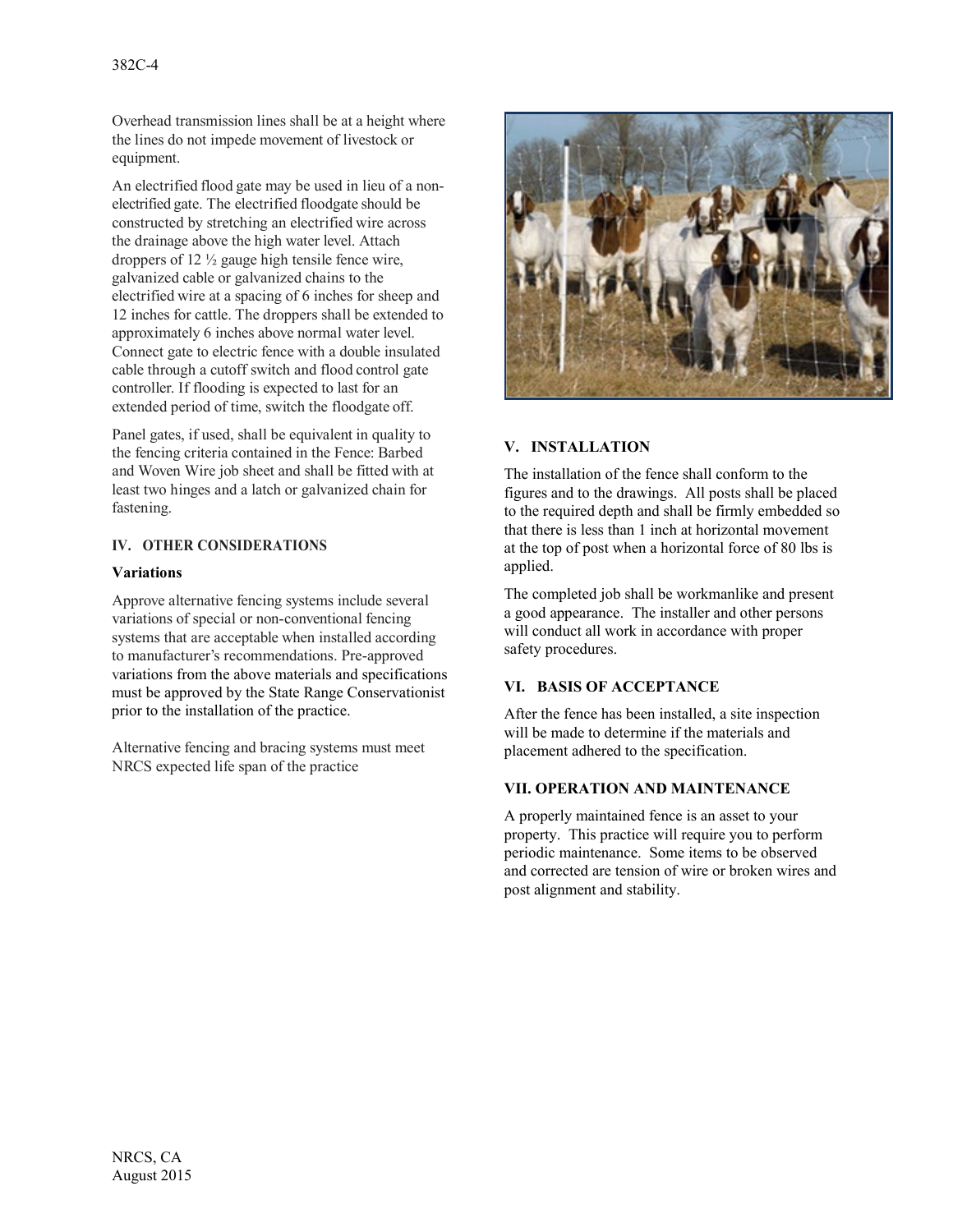

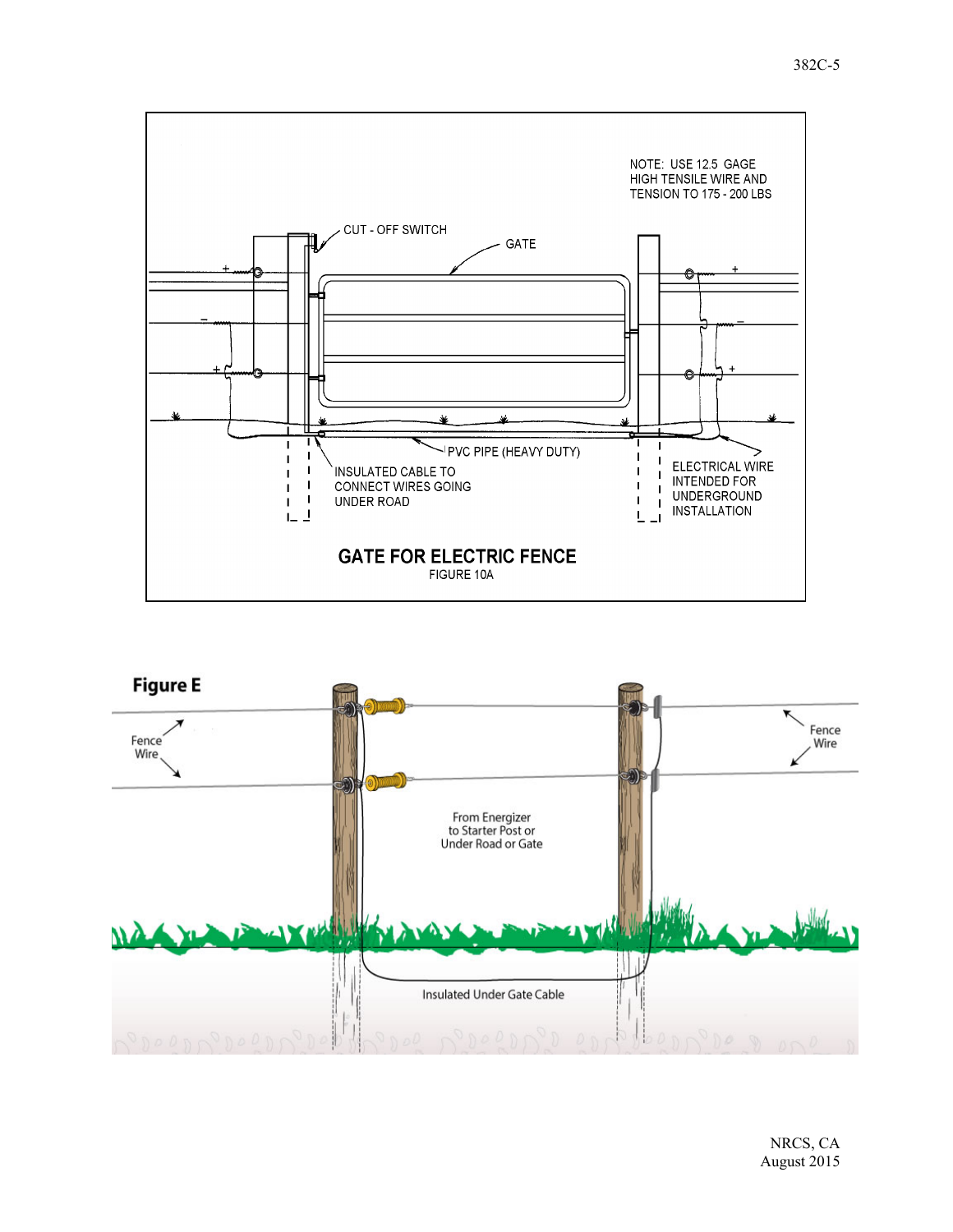